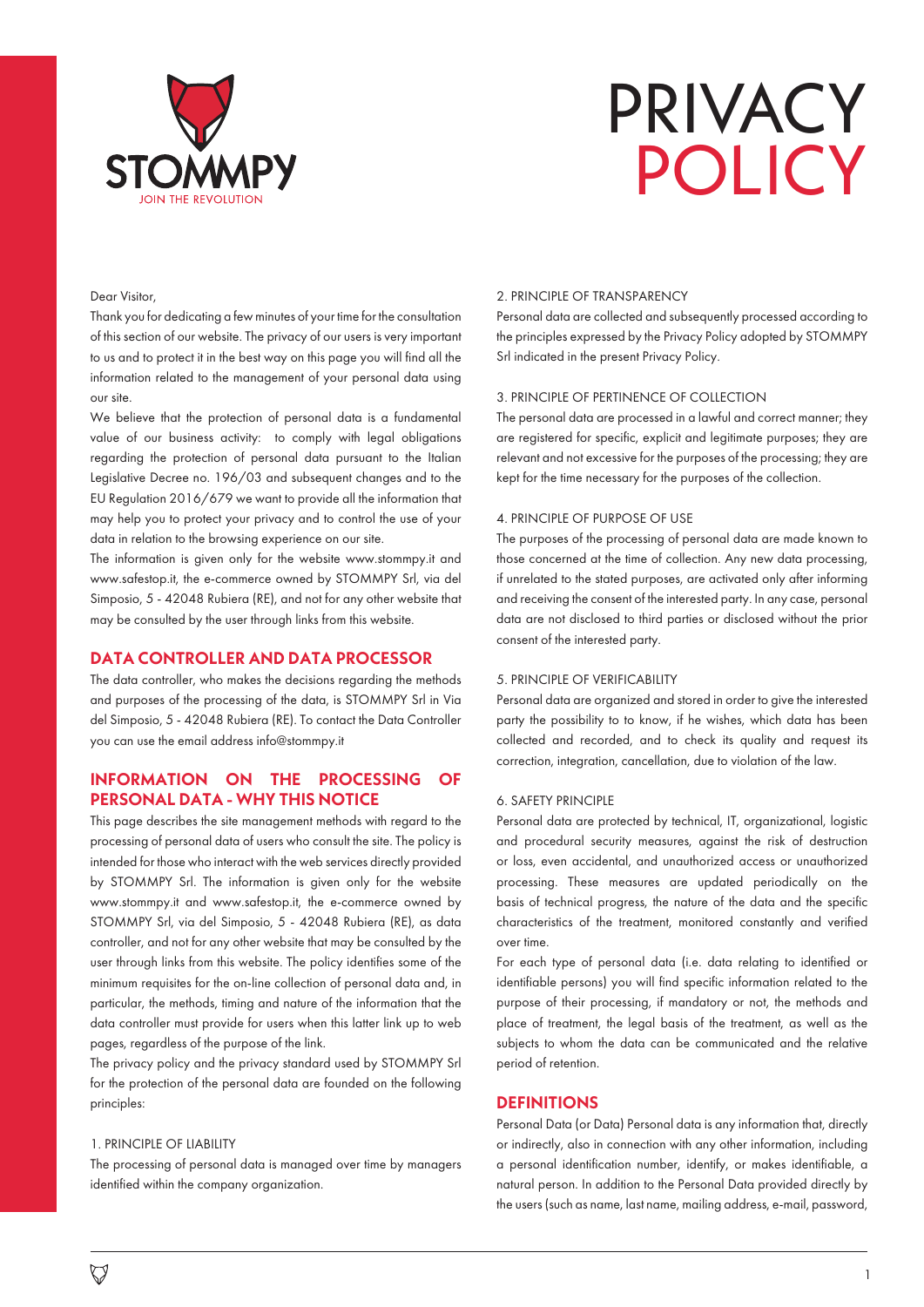age, date of birth, gender, image, profession, marital status, etc.), when connecting to the website, the information systems and software procedures involved in the operation of the Website submit and/ or acquire automatically and indirectly some information that may contain personal data, whose transmission is implicit in the use of the Internet communication protocols (such as, by way of example but not limited to, the so-called "cookies" (as further specified below), "IP" addresses, domain names of the computers used by the users who connect to the website, "Url" addresses of the required resources, time of the request to the server), the navigation on the Site.

Usage Data: Information collected automatically: the IP addresses or domain names of the computers utilized by the Users who visit this site, the URI addresses (Uniform Resource Identifier), the time of the request, the method utilized to submit the request to the server, the size of the file received in response, the numerical code indicating the status of the server's answer (successful outcome, error, etc.), the country of origin, the features of the browser and the operating system utilized by the User, the various time details per visit (e.g., the time spent on each page) and the details about the path followed within the Application with special reference to the sequence of pages visited, and other parameters about the device operating system and/or the User's IT environment.

User: The individual consulting the site and requesting the services offered by the site, that must coincide with or be authorized by the Data Subject.

Data Subject: The legal person to whom the Personal Data refers.

Data processor (o Responsible) The natural person, legal person, public administration or any other body, association or organization authorized by the Data Controller to process the Personal Data in compliance with this privacy policy.

Data controller (or Owner) The natural person, legal person, public administration or any other body, association or organization with the right, also jointly with others, to make decisions regarding the purposes and the methods of processing of personal data and the means used, including the security measures concerning the operation and use of personal data.

Service: The service provided by STOMMPY Srl as defined in the relative terms (if present) on this site.

European Union (or EU). Unless otherwise specified, any reference to the European Union contained in this document shall be extended to all current member states of the European Union and the European Economic Area.

Cookie. Small piece of data stored in the User's device. NAME, SURNAME, COMPANY NAME, USERNAME, ID

Purpose of data processing:

- Account registration
- Provision of the service requested by the user (e.g. possible subscription to newsletters, quotes, access to the services provided by the portal)
- Possible subscription to newsletters, promotional messages
- Activities of profiling and analysis of the browsing experience for marketing and promotional purposes

When is it mandatory to provide the data:

- It is mandatory in order to create an account
- It is mandatory for the fulfillment of the request

Except in the case, where the data is mandatory for other purposes,

providing personal data to receive promotional messages regarding the products and services or for profiling activities is not mandatory and may be omitted

# Method and place of data processing

The processing operations connected to the web services of this website take place at STOMMPY Srl: via del Simposio, 5 - 42048 Rubiera (RE)

All personal data is predominantly treated by electronic and/or telematic tools.

Specific security measures have been applied to prevent the loss of data, unlawful or improper use and unauthorized access.

## Legal basis for data processing

Regarding the purposes related to the management of the account and the execution of the requested service, your data will be processed on the basis of the need to process your request.

Regarding the purposes of sending promotional messages and / or sending newsletters and / or for profiling purposes, your data will be processed only if you have given your specific consent.

#### Recipients of the data

The data may be communicated to third parties, operating as data processors for the site, for accounting, administrative or legal purposes, or for the management of the website.

Furthermore, in case of consent to the processing of data for marketing purposes, and in case of any profiling, the data may also be processed by marketing agencies or market research, which operate as data processors, for purposes related to the management and sending newsletters and business information via email, direct sales, market research or other promotional activities and for profile analysis.

#### Data retention period

The Data will be kept for the period strictly necessary to achieve the purposes for which it was collected (ie, for the duration of the relationship with the customer) as well as for the period required by law for civil, fiscal and accounting purposes.

In case of data processing for marketing and / or profiling purposes, the data are kept until the consent is revoked, or in the maximum terms permitted by law.

# **INFORMATION FOR BILLING AND PAYMENT (VAT NUMBER / TAX CODE/ CREDIT CARD NUMBER/ IBAN CODE/ ADDRESS)**

Purpose of the data processing:

- •Account registration
- •Tax and accounting management of the transactions
- •Provision of the service requested by you (eg quotes, access to the services provided by the portal)
- •Communication to third parties, offering the payment services, which only have limited access to information regarding this data

When is it mandatory to provide the data:

- •It is mandatory in order to create the account
- It is mandatory for the fulfillment of the request
- •It is mandatory for the completion of the purchase and supply of the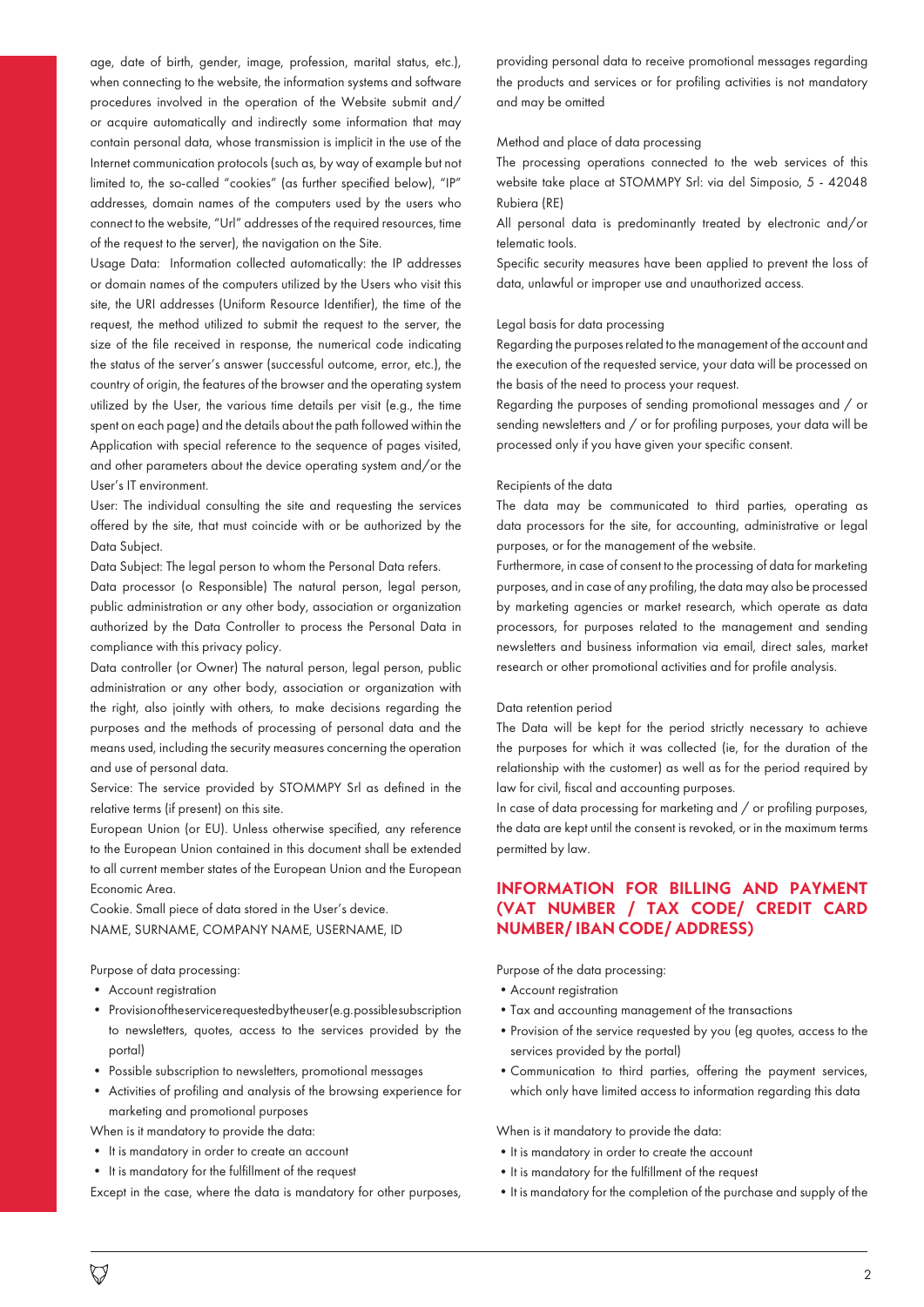# Method and place of data processing:

- •All personal data is predominantly treated by electronic and/or telematic tools.
- •Specific security measures have been applied to prevent the loss of data, unlawful or improper use and unauthorized access.

## Legal basis for data processing

Regarding the purposes related to the management of the account and the execution of the requested service, your data will be processed on the basis of the need to process your request.

### Recipients of the data for accounting

The data may be communicated to third parties, operating as data processors for the site, for accounting, administrative or legal purposes, or for the management of the website.

#### Data retention period

The Data will be kept for the period strictly necessary to achieve the purposes for which it was collected (ie, for the duration of the relationship with the customer) as well as for the period required by law for civil, fiscal and accounting purposes.

# **EMAIL ADDRESS, POSTAL NUMBERS AND TELEPHONE/FAX NUMBERS**

Purpose of the data processing:

- Account registration and verification of the account
- Account recovery
- Management of the request received by the customer
- Provision of the service requested by you (eg quotes, supply of the requested products)
- Sending information or other activities necessary for the completion of the order/contract
- Sending newsletters if requested
- With your consent, profiling and analysis of the browsing experience for marketing and promotional purposes

When is it mandatory to provide the data:

- •It is mandatory in order to create an account and manage the requests
- •It is not mandatory for receiving newsletters or promotional messages

## Method and place of data processing

The processing operations connected to the web services of this website take place at STOMMPY Srl: via del Simposio, 5 - 42048 Rubiera (RE).

All personal data is predominantly treated by electronic and/or telematic tools.

Specific security measures have been applied to prevent the loss of data, unlawful or improper use and unauthorized access.

### Legal basis for data processing

Regarding the purposes related to the management of the account and the execution of the requested service, your data will be processed on the basis of the need to process your request.

Regarding the purposes of sending promotional messages and / or sending newsletters and / or for profiling purposes, your data will be processed only if you have given your specific consent.

### Recipients of the data

The data may be communicated to third parties, operating as data processors for the site, for accounting, administrative or legal purposes, or for the management of the website.

Furthermore, in case of consent to the processing of data for marketing purposes, and in case of any profiling, the data may also be processed by marketing agencies or market research, which operate as data processors, for purposes related to the management and sending newsletters and business information via email, direct sales, market research or other promotional activities and for profile analysis.

## Data retention period

The Data will be kept for the period strictly necessary to achieve the purposes for which it was collected (ie, for the duration of the relationship with the customer) as well as for the period required by law for the maturity of the requirements for civil, fiscal and accounting purposes.

In case of data processing for marketing and / or profiling purposes, the data are kept until the consent is revoked, or in the maximum terms permitted by law.

# **IP ADDRESSES AND NAVIGATION DATA**

Purpose of the data processing:

Navigate the site

- Installation of essential technical cookies, statistical and operational cookies, prolifiring cookies of third parties, in order to make the site work better
- With your consent, sending of commercial information also by email and promotional activities in general
- With your consent, profiling and analysis of the browsing experience for marketing and promotional purposes.

When is it mandatory to provide the data:

- Mandatory in order to visit and browse the site.
- It is not mandatory for receiving newsletters or promotional messages

Method and place of data processing

The processing operations connected to the web services of this website take place at Europromas Srl

Via Carlo Emilio Gadda, 10 - 27017 Sant'Alessio con Vialone (PV) - Italia (Privacy Policy)

All personal data is predominantly treated by electronic and/or telematics tools.

Specific security measures have been applied to prevent the loss of data, unlawful or improper use and unauthorized access.

Legal basis for data processing

Regarding the purposes related to the management of the account and the execution of the requested service, your data will be processed on the basis of the need to process your request.

Regarding the purposes of sending promotional messages and / or sending newsletters and / or for profiling purposes, your data will be processed only if you have given your specific consent.